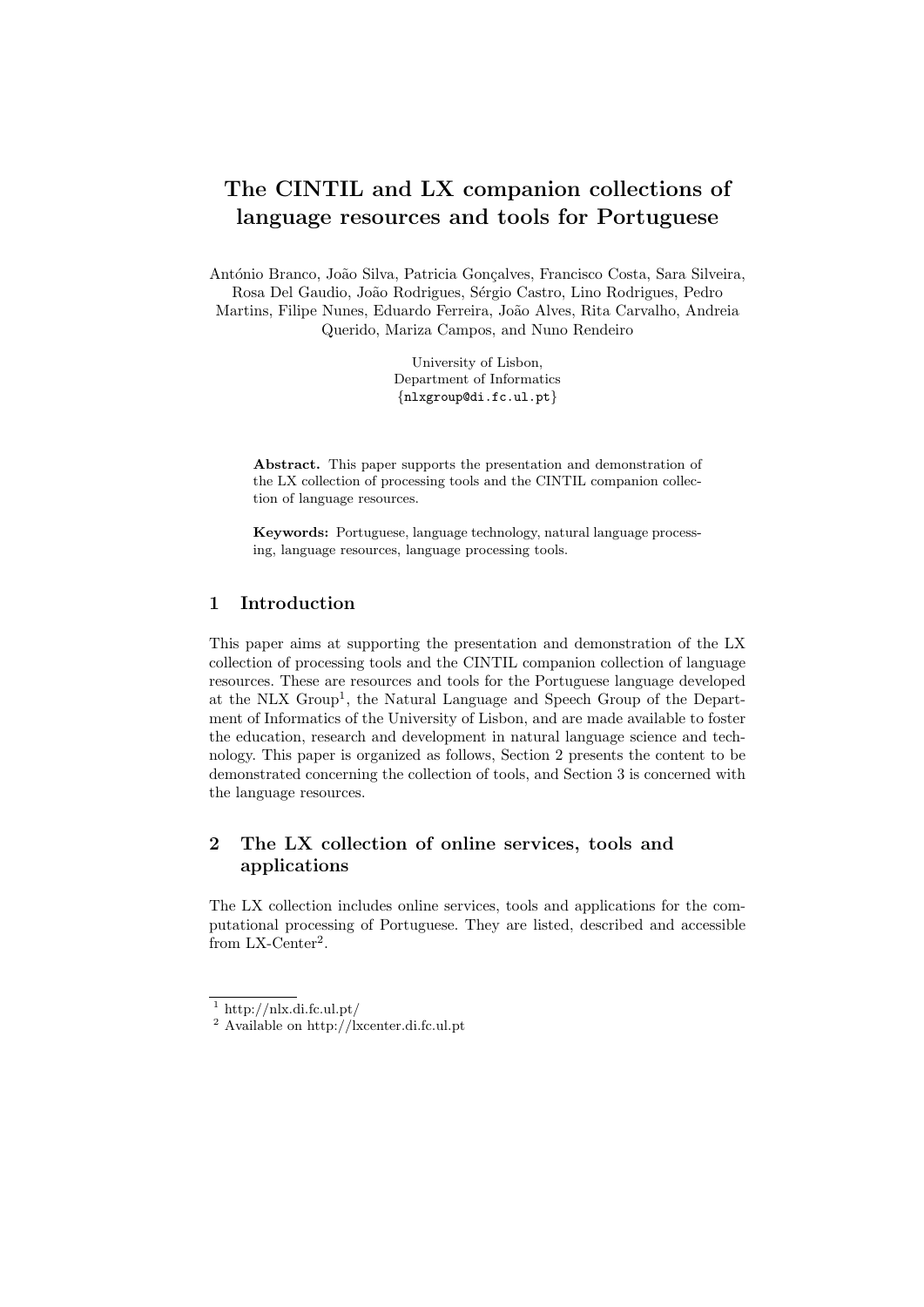2 António Branco et al.

#### Online Services

The following online services are freely available on a best-effort basis:

- LX-Lemmatizer provides fully-fledged lemmatization of Portuguese verbs [25]. It takes a verb form and delivers all the corresponding lemmata (infinitive forms) together with the inflectional feature values. This system achieves 97.67% of f-score.
- LX-Conjugator is a fully fledged verbal conjugator, including all forms of clitic conjugation [25].
- LX-Inflector offers rule-based nominal lemmatization and inflection [7]. The service delivers (i) the input form with the corresponding values for the inflectional features of gender and number; (ii) the lemmata (singular and masculine forms when available) possibly corresponding to the input form and (iii) the inflected forms (when available) of each lemmata in accordance with the values for inflectional features requested by the user.
- LX-Suite performs the shallow processing of Portuguese tasks [12]. It is composed by a set of shallow processing tools: (i) LX-Chunker which marks sentence and paragraph boundaries; (ii) LX-Tokenizer which segments text into lexically relevant tokens, using whitespace as the separator; (iii) LX-Tagger which assigns a single morpho-syntactic tag to each token; (iv) LX-Featurizer which assigns inflection feature values to words from the nominal categories, namely, gender (masculine or feminine), number (singular or plural) and, when applicable, person (1st, 2nd and 3rd) and (v) LX-Lemmatizer which assigns a lemma to words from the nominal categories (adjectives, common Nouns and past participles).
- LX-NER undertakes the recognition of expressions for named entities [18]. It takes a segment of text and identifies, circumscribes and classifies the expressions for named entities it contains. The system handles the following types of expressions: (i) Number-based expressions; number expressions are marked as NUMEX (e.g. decimal, roman, cardinal, fraction, etc.); measures expressions are marked as MEASEX (e.g. currency and scientific units); time expressions are marked as TIMEX (e.g. date, month, century, etc.); addresses expressions are marked as ADDREX (location address, zip code, etc.); (ii) Name-based expressions are marked as NAMEX. Names are classified in subtypes PER (person, e.g. Presidente Cavaco Silva), ORG (organization, e.g. LG Electronics), LOC (locations, e.g. Portugal), EVT (events, e.g. International Conference on Computational Processing of Portuguese), WRK (movies, books, paintings, etc, e.g. Mona Lisa), MISC (entities that can't be classified according to any of the previous subtypes, e.g. *Boeing*  $7/47$ . The system scores 85.19% precision and 85.91% recall for Number-based expressions and 86.53% precision and 84.94% recall for Name-based expressions.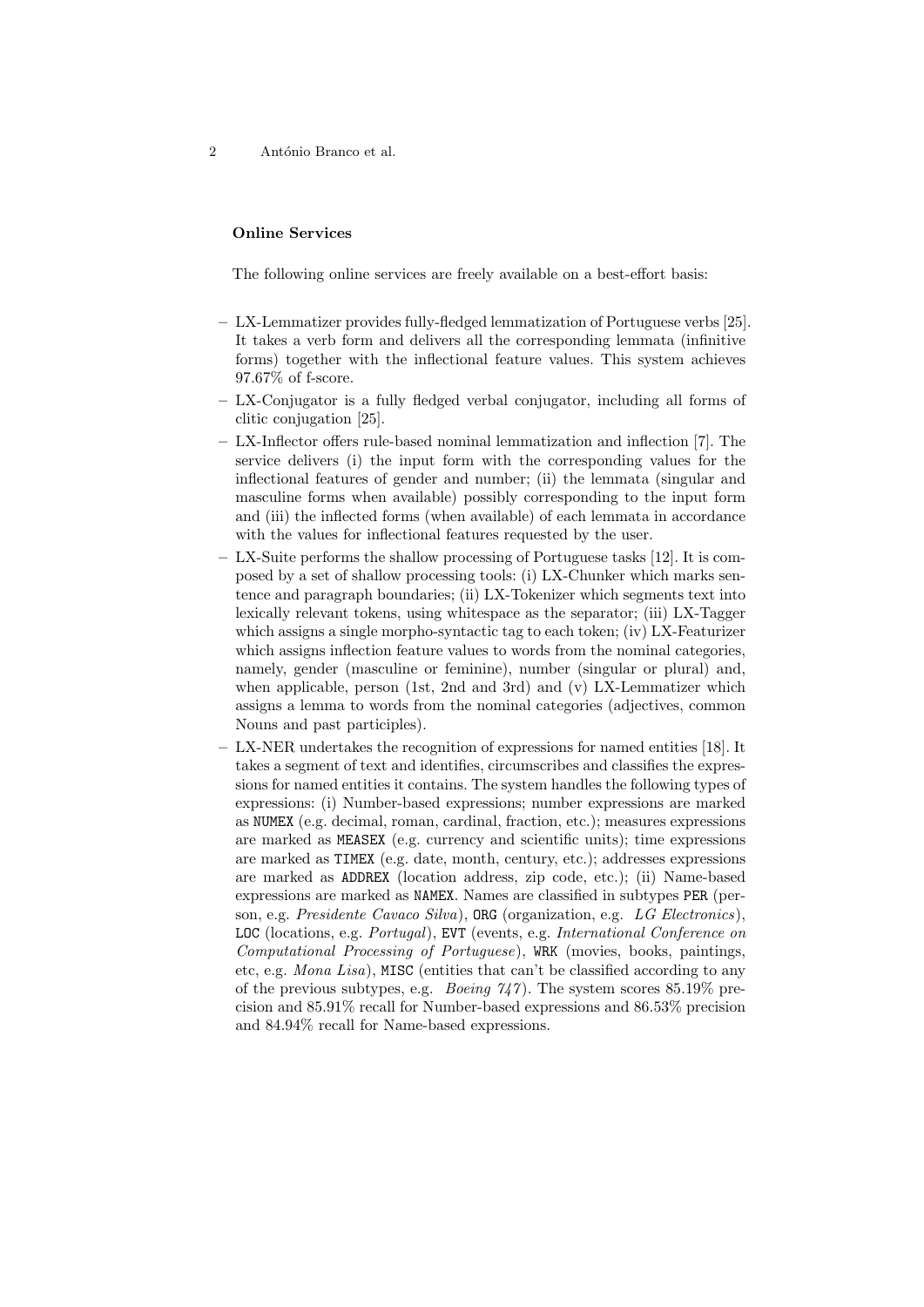- LX-Parser is service that provides for the constituency parsing of sentences. LX-Parser is supported by the Stanford Parser<sup>3</sup>. A total of 5422 sentences from CINTIL Treebank were used for training. Under the Parseval metric it achieves an f-score of 88% (value obtained through 10-fold crossevaluation) [28] [27].
- LX-DepParser allows the parsing of sentences in terms of their grammatical functions. The system was build using the MaltParser<sup>4</sup> trained with Portuguese data. The training was conducted with the help of MaltOptimizer,<sup>5</sup> a tool for automatic tuning of parser parameters. For the training of the parser, 14,052 sentences were used from the CINTIL-Treebank. The system achieves 91.21 of LAS (labeled attachment score).
- LX-SRLabeler permits the constituency parsing and semantic role labeling of sentences. It achieves an f-score of 82% in Parseval metrics (value obtained through 10-fold cross-evaluation).
- CINTIL Concordancer is an advanced concordancer for the CINTIL corpus [1]. It allows the use of generic patterns to specify the occurrences to be retrieved. This permits to uncover linguistic structures of high complexity and use this service as a powerful research tool.
- CINTIL-Treebank Searcher is a service to search and view the parser and dependency tree of the CINTIL Treebank [21]. The searcher allows the use of generic structural patterns of the syntactic trees in order to find those trees in the treebank that conform to these patterns.
- MWN.PT Browser for MultiWordnet of Portuguese, a lexical semantic network for the Portuguese language shaped under the ontological model of wordnets. It spans over 17,200 manually validated concepts/synsets, linked under the semantic relations of hyponymy and hypernymy.
- LX-TimeAnalyzer extracts temporal information from Portuguese texts [16]. Given an input text, it finds the following elements: (i) temporal expressions, which are expressions that occur in the input text and that refer to dates and times; (ii) events terms, which are words that refer to events that happen or hold at some point in time and (iii) temporal relations between these times and events.

### Processing Tools and Webservices

- LX-Tokenizer segments text into lexically relevant tokens [14].
- LX-Tagger is a part-of-speech tagger for Portuguese that assigns a single morpho-syntactic tag to every token [13]. Each individual token in multitoken expressions of closed POS classes gets the tag of that expression prefixed by "L" and followed by the number of its position within the expression:

 $^3$  Available on http://nlp.stanford.edu/software/lex-parser.shtml - last access on September 20, 2014

<sup>4</sup> Available on http://www.maltparser.org/ - last access on September 21, 2014

 $^5$  Available on http://nil.fdi.ucm.es/maltoptimizer/ - last access on September 21, 2014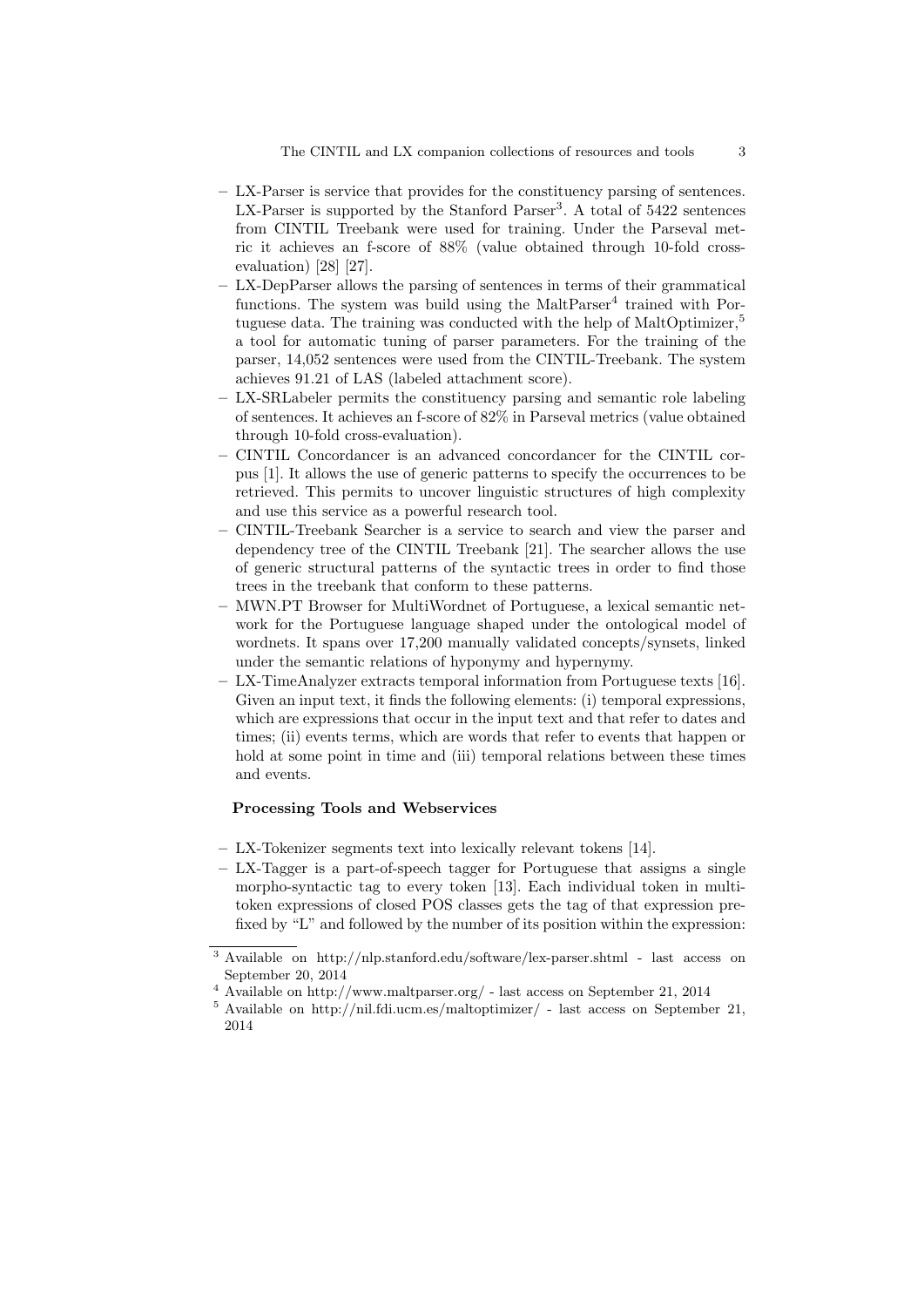#### 4 António Branco et al.

de maneira a que — de/LCJ1 maneira/LCJ2 a/LCJ3 que/LCJ4 This tagger was developed with MXPOST software<sup>6</sup> over a  $600k$  token, accurately hand tagged corpus. Accuracy of 96.24% was obtained with 10-fold cross evaluation.

– LX-Gram is a grammar for the computational processing of Portuguese [4]. It is being developed under the following major design features – (i)precision: it is a precision grammar delivering accurate and linguistically grounded information; (ii)deep processing: provides information on the major syntactic dimensions of grammatical constituency and dependency, it delivers a logical representation of the meaning of natural language sentences; (iii)largescale:it is planned not to leave out any sort of regular grammatical construction or phenomena; (iv)multi-purpose:it is intended to make available as much linguistic information as it can possible be made explicit by automatic means and (v) technical features: the grammar is developed under the grammatical framework of Head-Driven Phrase Structure Grammar [23] and uses Minimal Recursion Semantics [15] for the representation of meaning.

#### Applications

- $-$  XisQuê is a Question Answering system for the Web of documents written in the Portuguese language [9] [10]. It handles open-domain factual questions. The system handles "Who", "When", "Where" and "Which-X" type of questions. The overall MRR value obtained for  $XisQuê$  is 0.73 when short and long answer are considered and 0.48 when only short-answers are taken into account.
- LX-Translator supports speech to speech automatic translator for Portuguese and English languages in both directions [24]. The system was implemented with three main components: automatic speech recognition, statistical machine translation and text-to-speech synthesis. The evaluation of the machine translation module obtained a 0.322 (Portuguese to English) and 0.294 (English to Portuguese) on BLEU score.
- LX-CEFR is a service that supports human experts in their task of classifying text excerpts suitable to be used in quizzes for learning materials and as items of exams that are aimed at assessing and certifying the language level of students taking courses of Portuguese as a second language [8].

## 3 The CINTIL collection of resources

At present the CINTIL collection includes 20 resources for Portuguese<sup>7</sup>. They are distributed through the international META-SHARE platform<sup>8</sup>.

 $^6$  Available on http://www.inf.ed.ac.uk/resources/nlp/local\_doc/MXPOST.html -

<sup>%</sup> last access on September 22, 2014<br> $^7$   $\,$  All  $\,$   $\,$  these  $\,$   $\,$  resources  $\,$   $\,$  and  $\,$ these resources are listed at and described on http://nlx.di.fc.ul.pt/resources.html

 $^8$  Available on http://metashare.elda.org/  $\,$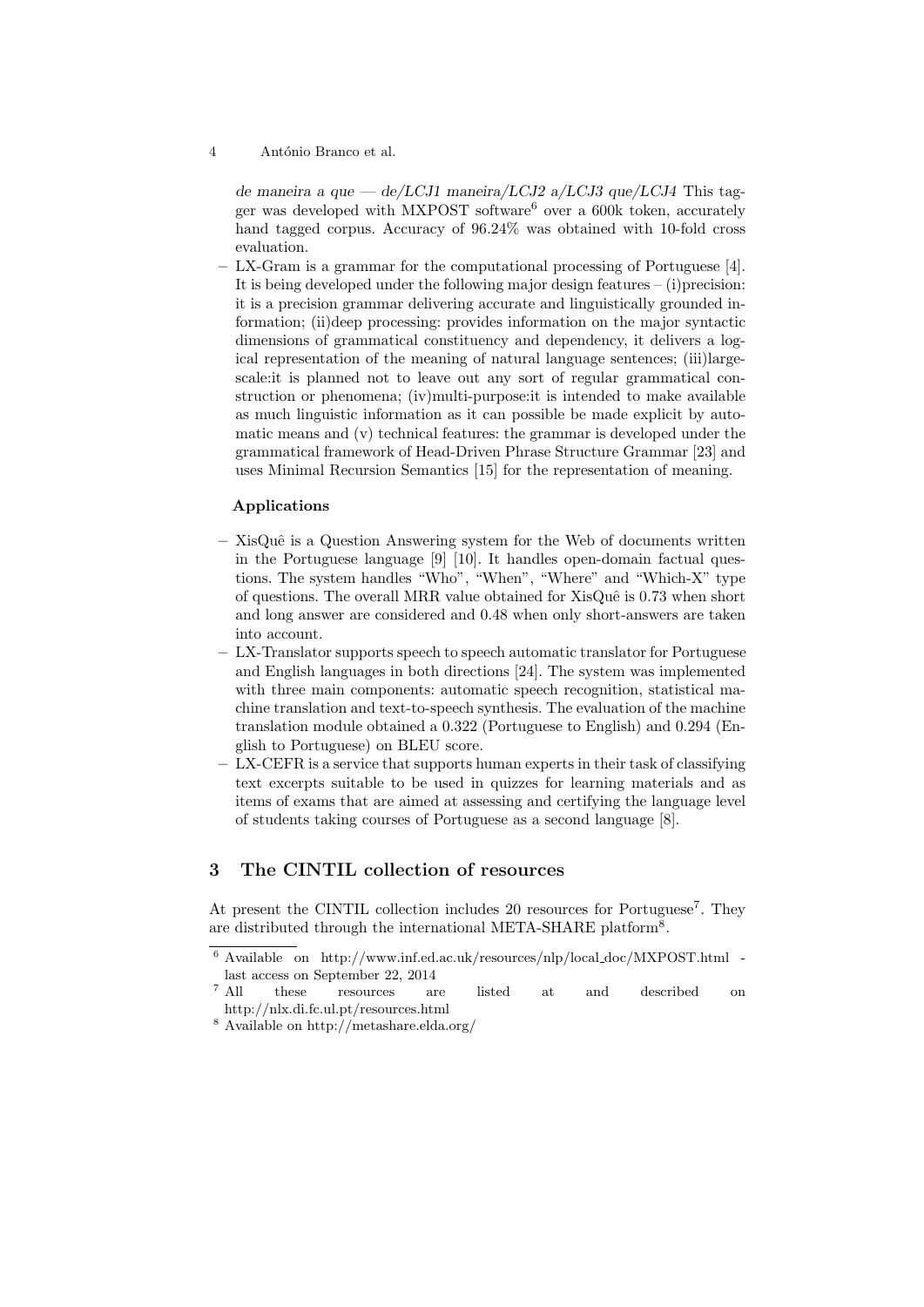- CINTIL-Corpus Internacional do Portuguˆes: High quality, linguistically interpreted, accurately hand tagged 1Mtoken corpus with respect to POS, inflection and NER. Developed and maintained in cooperation with CLUL-Centro de Linguística da Universidade de Lisboa [1].
- CINTIL Annotation Manual Companion: manual of CINTIL corpus with explicit guidelines for annotation/interpretation<sup>9</sup>.
- CINTIL TagSet: Exhaustive set of part of speech tags for Portuguese, including coverage of transcriptions of verbal productions, used in the annotation of the CINTIL corpus.
- CINTIL-DeepBank: Bank of deep grammatical representations: corpus annotated with their fully-fledged grammatical representations, along with a HPSG grammar [5]. The corpus is composed of 10,039 sentences and 110,166 tokens taken from different sources and domains: news (8,861 sentences; 101,430 tokens), and novels (399 sentences; 3,082 tokens). In addition, there are 779 sentences (5,654 tokens) used for regression testing of the computational grammar that supported the annotation of the corpus.
- CINTIL-Treebank: corpus hand annotated with trees of syntactic constituency. The corpus has the same size as CINTIL-DeepBank [26].
- CINTIL-DependencyBank: corpus of sentences annotated with graphs representing grammatical dependencies, whose arcs are decorated with grammatical functions and semantic roles [26]. The corpus has the same size as CINTIL-DeepBank.
- CINTIL-PropBank: corpus of annotated with trees representing syntactic constituency decorated with grammatical functions and semantic roles [3]. The corpus has the same size as CINTIL-DeepBank.
- CINTIL-LogicalFormBank: corpus annotated with logical forms representing their meaning [26]. The corpus has the same size as CINTIL-DeepBank.
- CINTIL-QATreeBank is a treebank composed of Portuguese sentences that can be used to support the development of Question Answering systems. This Treebank includes 111 declarative sentences from the pre-existing CINTIL-Treebank whose syntactic structure was manually transformed into their non-declarative counterpart: interrogative and imperative clauses [22].
- CINTIL-Definitions:The corpus presented here is a collection of several tutorials and scientific papers in the field of Information Technology with 603 annotated definitions from Portuguese. The texts were collected from the Web at the beginning of the 2006 and they are organized in 32 files of three different sub-domains (information society, information technology and e-Learning) with 268,064 tokens. [20].
- TimeBankPT Corpus annotated with rich temporal annotations, adopting the TimeML conventions [17]. It includes annotations not only of temporal expressions but also about events and temporal relations. This corpus is the result of translating and adapting the English corpus used in the first TempEval challenge to the Portuguese language. It contains around 70,000 words.

 $9$  The manual annotation can be found at http://nlxserv.di.fc.ul.pt/tagsharecorpus/guidelines.pdf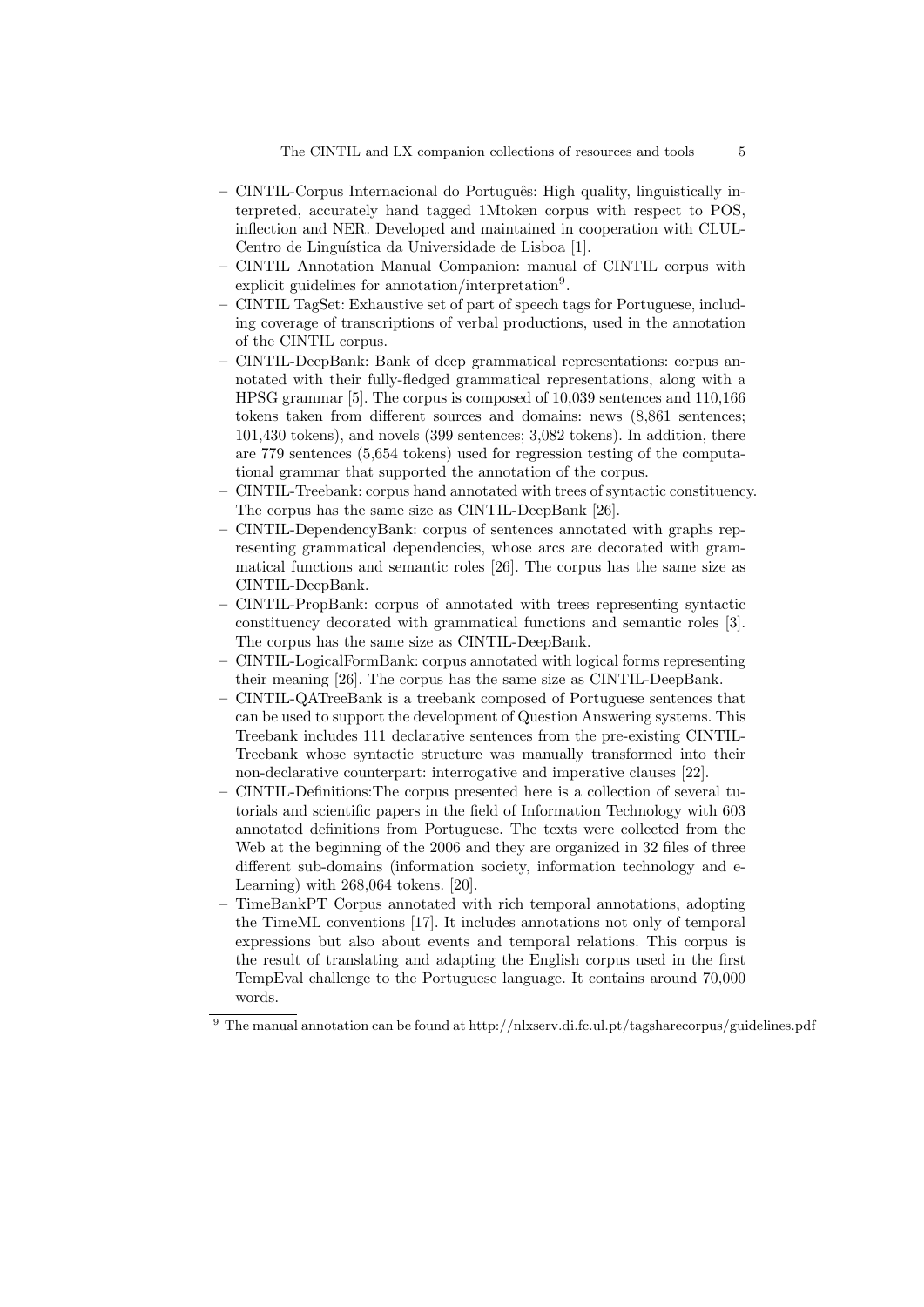- 6 António Branco et al.
	- LX-Abbreviations: collection of abbreviations of different types composed by 208 words. Each type of abbreviation is manually divided and annotated with grammatical categories, gender and number, and, finally, with the respective full expression [11].
	- LX-StopWords: list of words composed by 2631 words of 51 types. The words are grouped in three big classes, arranged according to their morphosyntactic category and inflectional feature value (closed classes, open classes, and multi-word units) [11].
	- MWNPT-International WordNet of Portuguese: developed in cooperation with MultiWordnet project of ITC-Irst from Trento, Italy. It includes the subontologies under the concepts of Person, Organization, Event, Location, and Art works, which are covered by the top ontology made of the Portuguese equivalents to all concepts in the 4 top layers of the English Princeton wordnet. MWNPT spans over 17,200 manually validated concepts/synsets, linked under the semantic relations of hyponymy and hypernymy.
	- Nexing Corpus: Corpus with the transcriptions of syllogistic reasoning protocols [6]. The corpus is made of 28 files, with around 15 000 tokens each.
	- DeepBankPT: bank of deep grammatical representations sentence aligned with the Penn treebank of English: corpus of sentences annotated with their fully-fledged grammatical representations, along a HPSG grammar [19]. This dataset comprises over 10 000 sentences of newspaper text.
	- TreebankPT: sentences aligned with the Penn treebank of English: corpus annotated with trees of syntactic constituency. Like in all corpus whose name is suffixed with "PT" below, the raw text corpus results from the translation into Portuguese of the WSJ corpus of English. The corpus has the same size as DeepBankPT.
	- PropBankPT: sentence aligned with the Penn treebank of English: corpus annotated with trees representing syntactic constituency decorated with grammatical functions and semantic roles. The corpus has the same size as Deep-BankPT.
- DependencyBankPT: sentence aligned with the Penn treebank of English: corpus annotated with graphs representing grammatical dependencies, whose arcs are decorated with grammatical functions and semantic roles. The corpus has the same size as DeepBankPT.
- LogicalFormBankPT: bank of logical forms sentence aligned with the Penn treebank of English: corpus annotated with logical forms representing their meaning [2]. The corpus has the same size as DeepBankPT.

## 4 Final Remarks

The NLX Group has developed the tools and resources for Portuguese presented above, which form some of the more systematic and encompassing collections in this area. The LX-Center<sup>10</sup> web portal centralizes and showcases the tools and resources that have been created in our group, and is updated as new tools and resources are developed.

 $^{10}$ http://lxcenter.di.fc.ul.pt/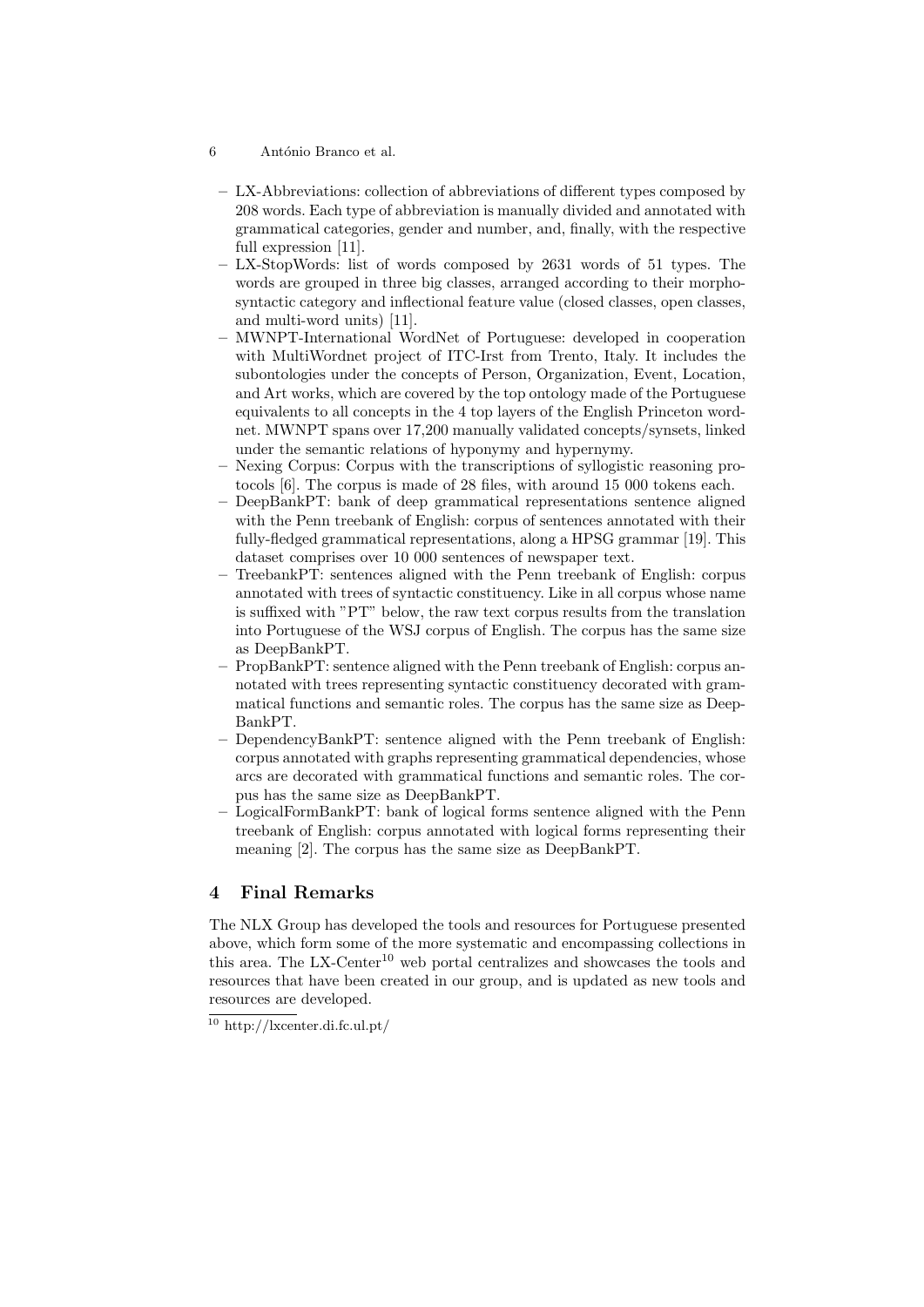#### References

- 1. F. Barreto, A. Branco, E. Ferreira, A. Mendes, M. Nascimento, F. Nunes, and J. Silva. Open resources and tools for the shallow processing of portuguese. In Proceedings of the 5th Language Resources and Evaluation Conference (LREC), 2006.
- 2. A. Branco. Logicalformalbanks, the next generation of semantically annotated corpora: keys issues in construction methodology. In Recent Advances in Intelligent Information Systems. Academic Publishing House EXIT, Warsaw, 2009.
- 3. A. Branco, C. Carvalheiro, S. Pereira, S. Silveira, J. Silva, S. Castro, and J. ao Graça. A propbank for portuguese: the cintil-propbank. In N. C. C. Chair), K. Choukri, T. Declerck, M. U. Dogan, B. Maegaard, J. Mariani, A. Moreno, J. Odijk, and S. Piperidis, editors, Proceedings of the Eight International Conference on Language Resources and Evaluation (LREC'12), Istanbul, Turkey, may 2012. European Language Resources Association (ELRA).
- 4. A. Branco and F. Costa. A deep linguistic processing grammar for Portuguese. In Proceedings of the 9th Encontro para o Processamento Computacional da Língua Portuguesa Escrita e Falada (PROPOR), number 6001 in LNAI, pages 86–89. Springer, 2010.
- 5. A. Branco, F. Costa, J. Silva, S. Silveira, S. Castro, M. Avelãs, C. Pinto, and J. Graça. Developing a deep linguistic databank supporting a collection of treebanks: the CINTIL DeepGramBank. In Proceedings of the 7th Language Resources and Evaluation Conference (LREC), pages 1810–1815, 2010.
- 6. A. Branco, J. Leitão, J. Silva, and L. Gomes. Nexing corpus: a corpus of verbal protocols on syllogistic reasoning. In LREC. European Language Resources Association, 2002.
- 7. A. Branco and F. Nunes. Verb analysis in a highly inflective language with an MFF algorithm. In Proceedings of the 10th Encontro para o Processamento Computacional da L´ıngua Portuguesa Escrita e Falada (PROPOR), number 7243 in Lecture Notes on Artificial Intelligence (LNAI), pages 1–11. Springer, 2012.
- 8. A. Branco, J. Rodrigues, F. Costa, J. Silva, and R. Vaz. Rolling out text categorization for language learning assessment supported by language technology. In PROPOR'2014: Proceedings of the 14th international conference on Computational Processing of the Portuguese Language, Berlin, Heidelberg, 2014. Springer-Verlag.
- 9. A. Branco, L. Rodrigues, J. Silva, and S. Silveira. Real-time open-domain qa on the portuguese web. In *IBERAMIA '08: Proceedings of the 11th Ibero-American* conference on AI, pages 322–331, Berlin, Heidelberg, 2008. Springer-Verlag.
- 10. A. Branco, L. Rodrigues, J. Silva, and S. Silveira. Xisquê: An online qa service for portuguese. In PROPOR '08: Proceedings of the 8th international conference on Computational Processing of the Portuguese Language, pages 232–235, Berlin, Heidelberg, 2008. Springer-Verlag.
- 11. A. Branco and J. Silva. Contractions: Breaking the tokenization-tagging circularity. In Proceedings of the 6th International Conference on Computational Processing of the Portuguese Language, PROPOR'03, pages 167–170, Berlin, Heidelberg, 2003. Springer-Verlag.
- 12. A. Branco and J. Silva. Evaluating solutions for the rapid development of state-ofthe-art POS taggers for Portuguese. In Proceedings of the 4th Language Resources and Evaluation Conference (LREC), pages 507–510, 2004.
- 13. A. Branco and J. a. Silva. Portuguese-specific issues in the rapid development of state of the art taggers. Technical Report TR-2003-28, University of Lisbon, Faculty of Sciences, Department of Informatics, 2003.